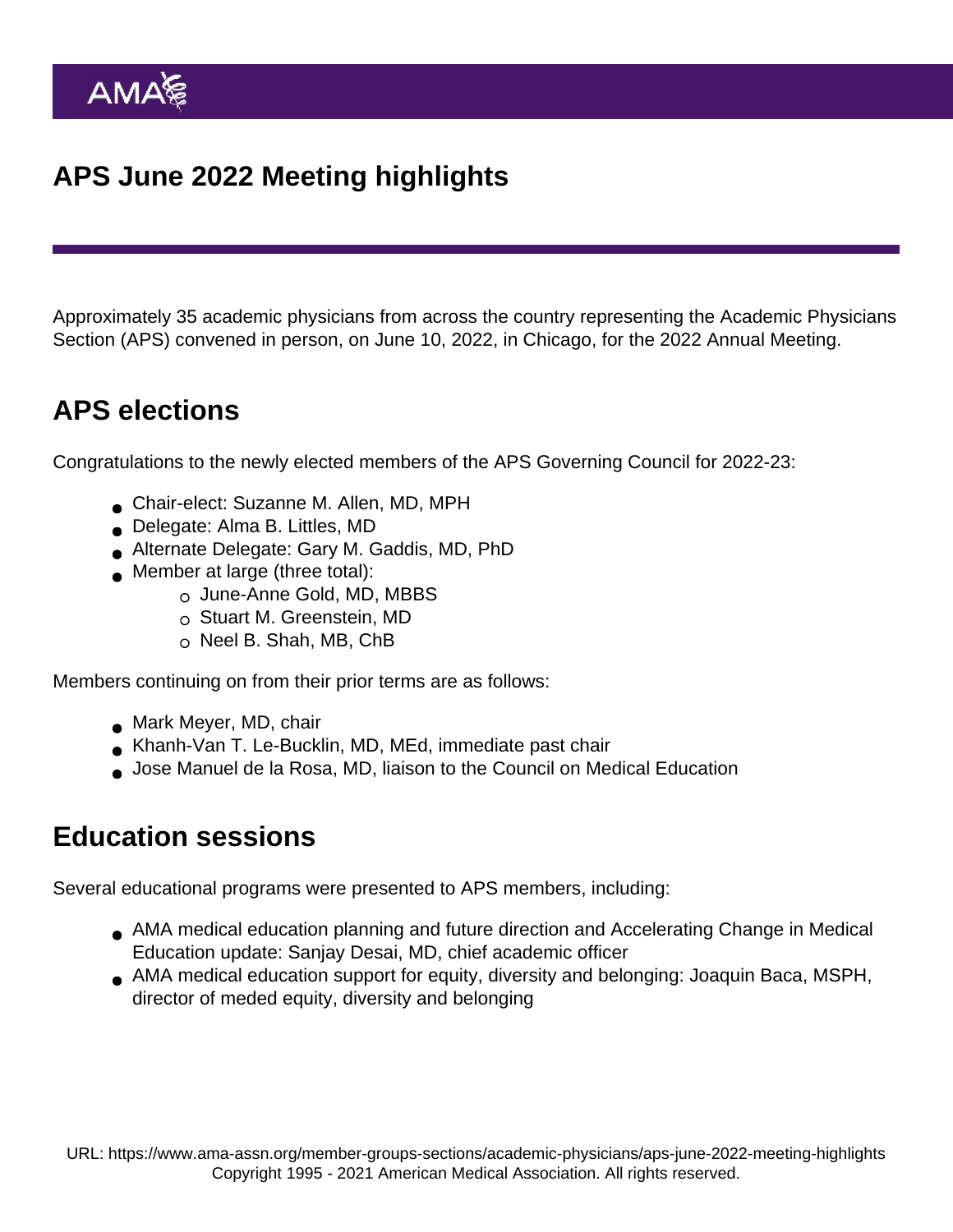Liaison Committee on Medical Education update: Barbara Barzansky, PhD, MHPE, co-Secretary, and Robert Hash, MD, MBA, assistant secretary

In addition, the APS hosted an interactive discussion to invite members' perspectives on various challenges and opportunities facing the APS. Participants considered the following three questions:

## **Policy**

During a 90-minute session, the APS engaged in a lively yet collegial debate as the section considered and developed positions on various reports and resolutions (many from Reference Committee C):

- Council on Medical Education Sunset Review of 2012 House Policies
- An Update on Continuing Board Certification
- Onsite and Subsidized Childcare for Medical Students, Residents and Fellows
- Protection of Terms Describing Physician Education and Practice
- Education, Training, and Credentialing of Non-Physician Health Care Providers and Their Impact on Physician Education and Training
- Clinical Applications of Pathology and Laboratory Medicine for Medical Students, Residents and Fellows
- Medical Education Debt Cancellation in the Face of a Physician Shortage During the COVID-19 Pandemic
- Resident and Fellow Access to Fertility Preservation
- Fatigue Mitigation Respite for Faculty and Residents
- Accountable Organizations to Resident and Fellow Trainees
- Reducing Overall Fees and Making Costs for Licensing, Exam Fees, Application Fees, etc., Equitable for IMGS
- Creating a More Accurate Accounting of Medical Education Financial Costs
- Parental Leave and Planning Resources for Medical Students
- University Land Grant Status in Medical School Admissions
- Decreasing Bias in Evaluations of Medical Student Performance
- Support for Standardized Interpreter Training
- Discontinue State Licensure Requirement for COMLEX Level 2 PE
- Reduce Financial Burden to Medical Students of Medical Licensure Examinations
- Decreasing Medical Student Debt and Increasing Transparency in Cost of Medical School **Attendance**
- Support for Institutional Policies for Personal Days for Undergraduate Medical Students
- Modifying Eligibility Criteria for the Association of American Medical Colleges' Financial Assistance Program